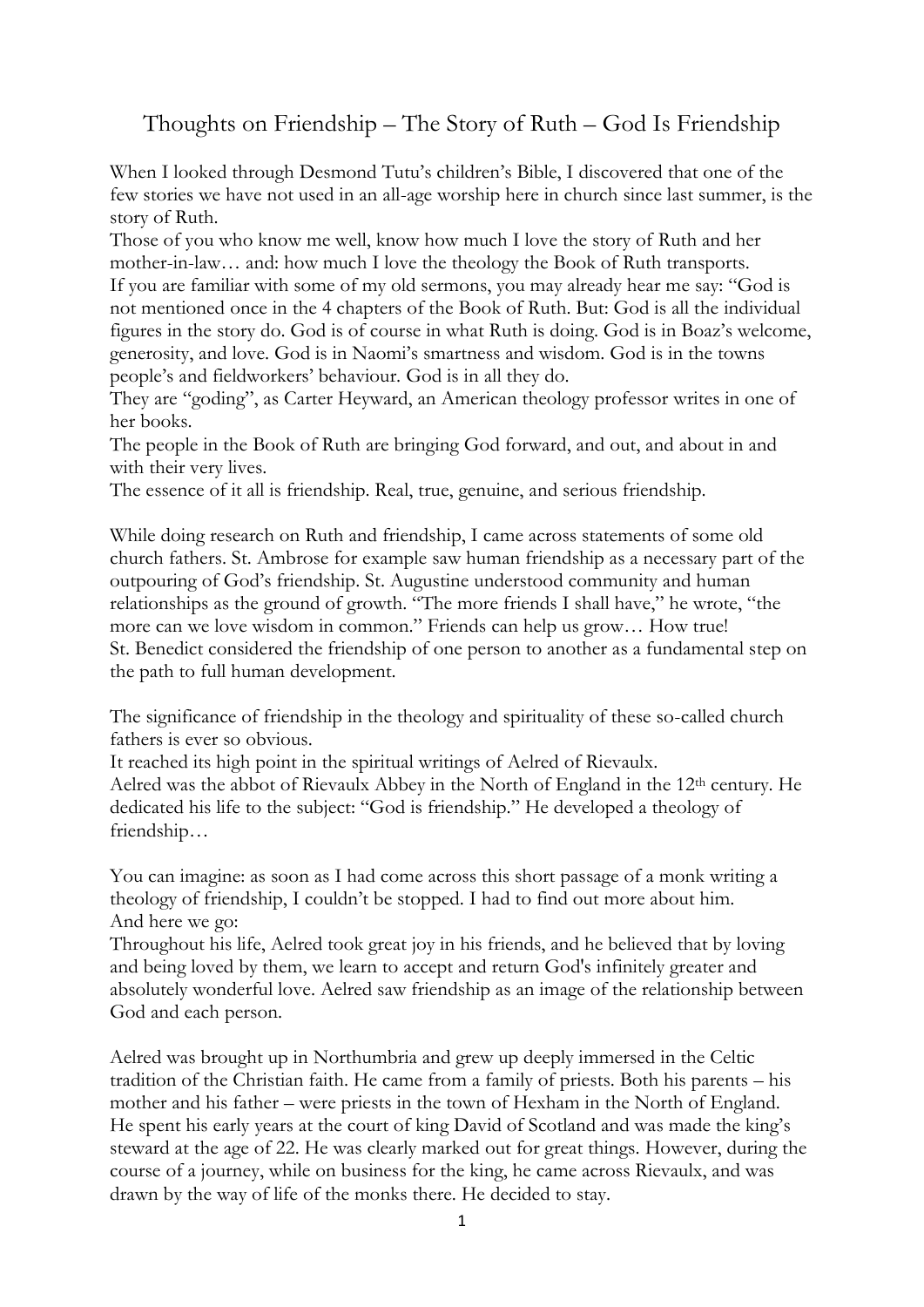It became clear – at an early stage of his monastic life that Aelred had a gift for directing and guiding others, a capacity which was marked by compassion and gentleness. Bernard of Clairvaux, another of the famous church fathers, asked Aelred to write down his theological ideas. And when Aelred became the abbot of Rievaulx, numbers of the monks there escalated to hundreds… At Aelred's death there were 300 monks in the Abbey of Rievaulx.

Besides being a sensitive pastor Aelred was a spiritual writer of remarkable depth. In his later years he wrote a most valuable essay on Christian friendship.

He offers people then and now a view of relationships with Jesus and / or God in their midst. What was originally written for monastics in the 12th century could help us today to come to a Christian understanding of how to relate to each other.

Aelred speaks about spiritual friendship – a relationship which helps us grow in love: love of each other and love of God. In fact, for him friendship is a sacrament of God's love. A sacrament – just like communion is a sacrament, or baptism… How very thought provoking… How the quality of friendships could be transformed by such thinking… How the holiness of friendship could make our lives richer and happier…

"Human beings," so Aelred, "are called to relationships based on mutual dialogue, exchange, sharing and self-giving." Here, we could actually return to the Book of Ruth, couldn't we? Talking with each other, understanding each other, giving and sharing… Still, Aelred has more to give to us.

He refers to friendship as something very holy.

And again Ruth comes to mind: the relationship between Ruth and Naomi definitely is something very holy.

But Aelred tops it all, by saying, "…what we encounter in friendships is a microcosmic image of what we shall discover eternally in God." Friendships in our lives, in other words, are only a foretaste of the great and overwhelming friendship with God…

With all this in mind, we may of course ask: "But what about the friendships that do not succeed? What about the friendships which end in disappointment and disaster? Here Aelred has an answer, too. "Friendship," he says, "is everlasting. Friendship is an image of God's eternal love. So, a friendship which ends, has never been a true friendship." Well, there is some truth in it, I think when I look back on my life, when I remember the broken friendships on the one hand and the ongoing, almost everlasting relationships on the other hand. The ones which ended, had they ever been real, true, genuine, and serious?

Back to Aelred: In his theology of friendship, he writes: "Those who abide in friendship, abide in God and God in them." He speaks about the fruits of friendship and says, "…those who have no friends are to be compared to beasts for they have no one with whom to rejoice, no one to whom they can unburden their hearts, or with whom to share their inspirations and illuminations." He calls a friend "another self to whom you can speak on equal terms, to whom you can confess your failings, to whom you can make known your progress (or lack of it) without blushing, one to whom you can entrust all the secrets of your heart."